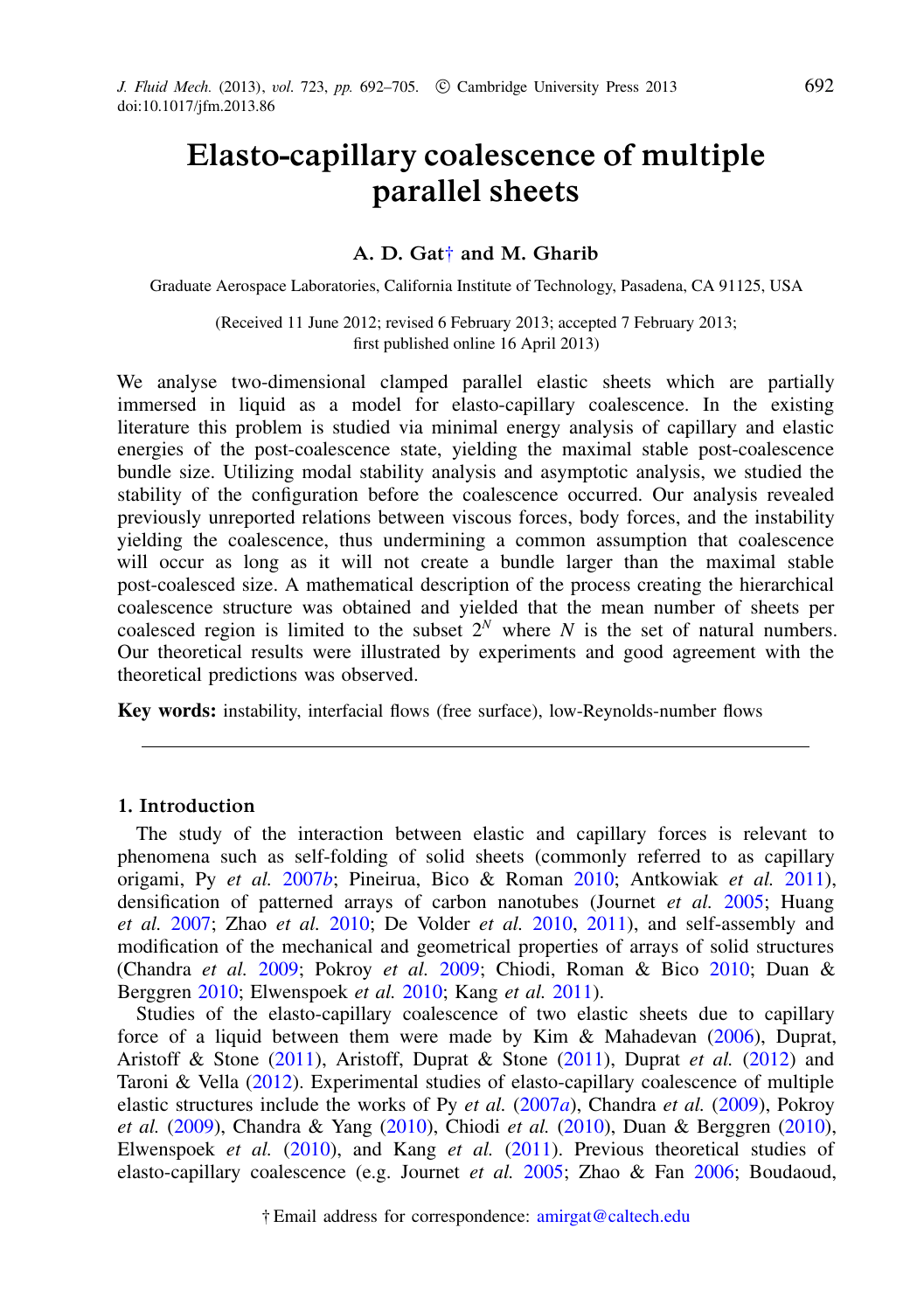Bico & Roman 2007; Py *et al.* 2007*a*; Chandra *et al.* 2009; Chiodi *et al.* 2010) followed the approach of Bico *et al.* (2004) and analysed the post-coalescence state utilizing energy minimization analysis. This approach involves studying the stability of bundles of *n* solid structures connected by capillary forces and examining if reaching the minimal energy state requires separation of the bundle into two smaller bundles. The largest number of solid structures which do not separate,  $n_{max}$ , can thus be obtained. An assumption then is made that coalescence will continue as long as it will not create a bundle of  $n > n_{max}$  solid structures. However, for large arrays of solid structures, initially, capillary forces act in all directions and there is no net force acting to deflect the solid structures. Therefore, the initial state is not included in the states described by energy minimization analysis.

Unlike previous works, we analyse the pre-coalescence configuration by studying the stability of the solid–liquid interaction before the coalescence occurred. We obtain previously unreported effects of body forces (gravity), extraction process and viscosity on the elasto-capillary instability, suggesting novel methods to control elasto-capillary coalescence. These results could not have been calculated by the existing approach which only involves a balance between elastic and capillary forces. For the case of large arrays of solid structures, our results undermine the validity of the assumption that coalescence will continue as long as it will not create a bundle of  $n > n_{max}$  solid structures.

In addition, the energy minimization analysis yielding  $n_{max}$  does not describe the process or the hierarchical structure of the coalescence, only the upper limit on the number of solid structures in a coalesced bundle. Boudaoud *et al.* (2007) studied the aggregation process of flexible strips progressively withdrawn from a liquid bath. As the strips are withdrawn from the liquid their effective length increases with time, thus changing the elastic forces and turns  $n_{max}$  into a function of time  $n_{max}(t)$ . Coalescence is then assumed to occur until  $n > n_{max}(t)$ , yielding an hierarchical coalescence structure due to the time dependence of  $n_{max}$ . Pokroy *et al.* (2009) studied self-organization of arrays of bristles into hierarchical assemblies by capillary forces and experimentally observed multistep sequential coalescence of the small bundles into larger bundles of solid structures (i.e. initially bundles of two structures would be created, then bundles of four structures, followed by bundles of eight structures, etc.). While hierarchical structures can be created by time-varying capillary or elastic forces (as Boudaoud *et al.* 2007 suggest) our results yield that the hierarchical structure will be created even without such time-varying  $n_{max}(t)$ . Our model (via modal stability analysis) describes the process which creates the hierarchical coalescence structure by calculating the growth rates of perturbations with different wavelengths, yielding that the mean number of sheets per coalesced region is limited to the subset  $2^N$  where N is the set of natural numbers and a multistep coalescence process (in agreement with the experimental observations of Pokroy *et al.* 2009).

<span id="page-1-0"></span>Similarly to previous studies (e.g. Kim & Mahadevan 2006; Liu *et al.* 2007; Chiodi *et al.* 2010; Duprat *et al.* 2011) we focus on clamped parallel elastic sheets which are partially immersed in liquid as a model of elasto-capillary coalescence of multiple solid structures. The rest of this paper is organized as follows: In  $\S 2$  $\S 2$  we utilize the lubrication analysis and linear beam theory to model the interaction between the liquid and the solid sheets. In  $\S 3.1$  $\S 3.1$  we apply modal stability analysis to study the stability of the configuration before the coalescence occurred and estimate the mean number of sheets per coalesced region. In  $\S 3.2$  $\S 3.2$  we experimentally illustrate our theoretical results and in § [4](#page-10-0) we present concluding remarks.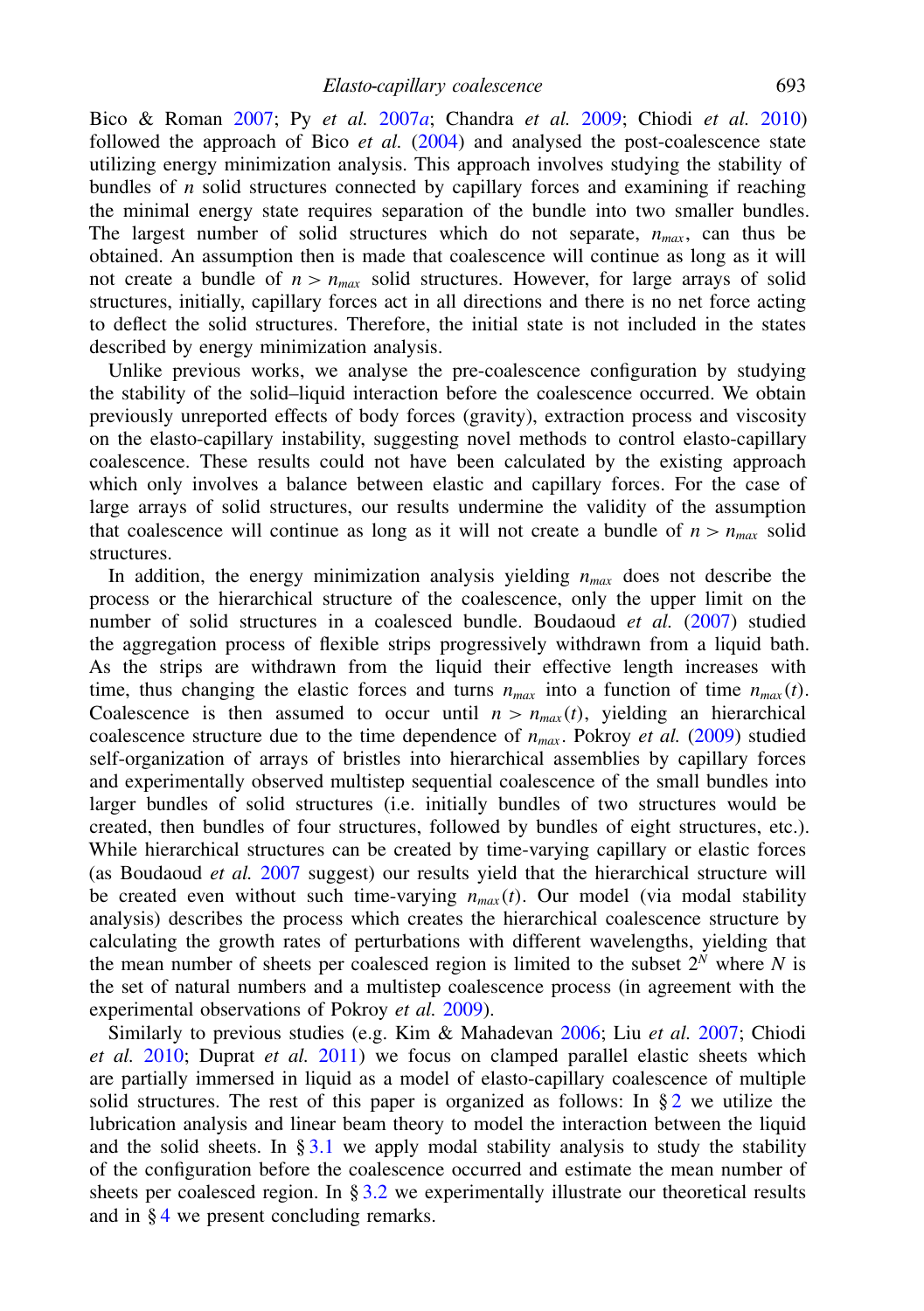

FIGURE 1. (Colour online) Schematic description of multiple parallel elastic sheets immersed within a liquid before (*a*) and after (*b*) extraction from the liquid. The initial gap between the sheets is  $l<sub>e</sub>$ , the thickness of a single sheet is  $l<sub>b</sub>$ , the length of the sheets in the *y*-direction is *l<sup>t</sup>* , the length of the wetted region is *l*(*t*). The origin of the Cartesian coordinate system is defined at the lower end of beam *i*.

## 2. Analysis

### 2.1. *Problem definition*

We focus on the dynamics of multiple two-dimensional parallel elastic sheets which are initially immersed (see figure 1*a*) and then extracted from a liquid (see figure 1*b*). Due to capillary forces the liquid rises into the lower part of the sheets. As the sheets are extracted from the liquid, liquid bridges remain and connect the elastic sheets (see figure 1*b*). The pressure field within the liquid and the lateral meniscus forces at the three-phase contact line act on the elastic sheets and may deform them, which in turn can affect the pressure applied by the liquid due to capillary, gravity, and viscous forces. This interaction can yield coalescence of the elastic sheets into bundles containing multiple elastic sheets. We limit our analysis to cases in which inertia of both the solid and liquid is negligible and  $N \gg N_s$ , where *N* is the total number of sheets in the array and  $N_s$  is the number of sheets within a single collapsed bundle.

The geometry of the array is defined by  $l_t$ , the length of the sheets in the *y*-direction,  $l_e$ , the gap between the sheets at the clamped end,  $y = l_t$  (see figure 1),  $l_b$ , the thickness of a single sheet,  $l_z$ , the length of the sheets in the *z*-direction,  $l(t)$ , the length of the wetted region of the sheet,  $l_e(t)$ , the distance between the clamped end of the sheet and the surface of the liquid and  $w_i(y, t)$ , the deflection of sheet *i*. The physical properties of the sheets are *E*, the Young modulus, *I*, the second moment of inertia, and *m*, the mass per unit length. The physical properties of the liquid are, ρ, its density, µ, viscosity, *g*, gravity, γ , surface tension, θ, the wetting angle, *p*, the pressure, and (*u*, v), liquid velocity.

We define the small parameters

<span id="page-2-0"></span>
$$
\varepsilon_1 = \frac{l_0}{l_t} \ll 1\tag{2.1}
$$

and

$$
\varepsilon_2 = \frac{l_g}{l_0} \ll 1,\tag{2.2}
$$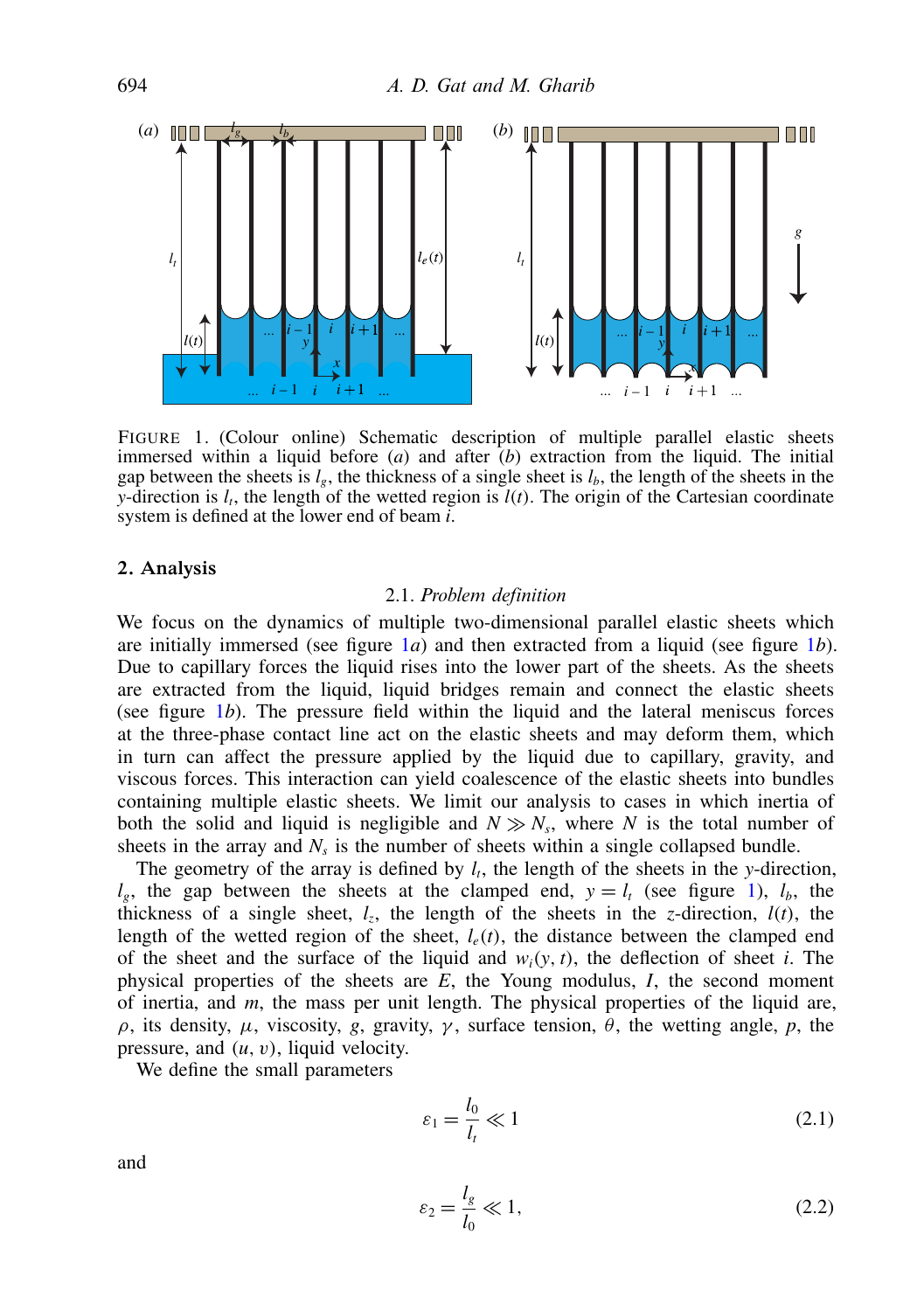where  $l_0$  is the characteristic height of the liquid-filled region. For a fast extraction speed (compared with the characteristic speed of the flow due to capillary forces,  $\partial l_e/\partial t \gg \gamma \bar{l}_e/12\mu l(0)$  *l*<sub>0</sub> can be estimated as  $l_0 \approx l(0)$ , the height of the liquid before extraction of the array from the liquid bath. For slow extraction speed, ∂*le*/∂*t*  $\gamma l_g/12\mu l(0)$ ,  $l_0$  can be estimated by quasi-static capillary rise as  $l_0 \approx 2\gamma \cos(\theta) / l_g \rho g$ .

### <span id="page-3-0"></span>2.2. *The elastic problem*

The bending of plate *i* can be described in terms of the Young modulus, *E*, second moment of inertia, *I*, mass per unit length, *m*, and external load applied on the sheet by the liquid,  $q_i(y)$ , by the Euler–Bernoulli equation

<span id="page-3-2"></span>
$$
EI\frac{\partial^4 w_i}{\partial y^4} + m\frac{\partial^2 w_i}{\partial t^2} = q_i(y),\tag{2.3}
$$

and the boundary conditions

$$
w_i(y = l_i) = 0
$$
,  $\frac{\partial w_i}{\partial y}(y = l_i) = 0$ ,  $\frac{\partial^2 w_i}{\partial y^2}(y = 0) = 0$ ,  $\frac{\partial^3 w_i}{\partial y^3}(y = 0) = 0$ , (2.4)

corresponding to no deflection at the clamped end, no slope at the clamped end, no bending momentum at the free end and no shear force at the free end, respectively.

Hereafter all normalized variables are denoted by capital letters. We define the normalized coordinates  $(X, Y) = (x/l_t, y/l_t)$ , deflection of sheet  $iW_i = w_i/l_g$ , length of the region filled with liquid  $L = l/l_0$  (see figure 1), time  $T = u_0 t/l_g$ , and beam load  $Q_i = q_i/p_0 l_z$ , where  $u_0$  is characteristic sheet deflection speed. Substituting the normalized variables into the Euler–Bernoulli equation [\(2.3\)](#page-3-0) we obtain

<span id="page-3-1"></span>
$$
\frac{\partial^4 W_i}{\partial Y^4} + \frac{m l_t^4 u_0^2}{E I l_s^0} \frac{\partial^2 W_i}{\partial T^2} = \frac{l_t^4 p_o l_z}{E I l_s} Q_i.
$$
 (2.5)

From  $(2.1)$ , the loading of the sheet can be approximated as a point force acting at  $y = 0$  with accuracy of  $O(\varepsilon_1)$ . In addition, we limit our analysis to cases with negligible momentum of the elastic sheets,  $m_t^4 u_0^2 / EI_g^2 \ll 1$ . Solving the ordinary differential equation  $(2.5)$  and applying the relevant boundary conditions  $(2.4)$  yields a linear relation between the load and the deflection at the tip of the sheet, hereafter denoted by *D<sup>i</sup>* ,

$$
D_i(T) = W_i(0, T) = \frac{l_z p_0 l_t^4}{3EI_s} \int_0^{\varepsilon_1 L} Q_i \, dY + O(\varepsilon_1).
$$
 (2.6)

We thus define the reference pressure  $p_0$  as  $p_0 = 3EI\varepsilon_2/l_t^3l_z$ , as a characteristic pressure difference of the problem. Similarly, utilizing Taylor expansion around  $Y = 0$ , the deflection  $W_i(Y, T)$  in the region  $0 < Y < \varepsilon_1$  can be estimated at leading-order as

$$
W_i(Y,T) = \sum_{n=0}^{\infty} \frac{Y^n}{n!} \frac{\partial^n W_i(0,T)}{\partial Y^n} = D_i + O(\varepsilon_1).
$$
 (2.7)

## <span id="page-3-3"></span>2.3. *The fluidic problem*

We limit our analysis to Newtonian incompressible liquids which are governed by the Navier–Stokes conservation of momentum equations

$$
\rho \left( \frac{\partial u}{\partial t} + u \frac{\partial u}{\partial x} + v \frac{\partial u}{\partial y} \right) = -\frac{\partial p}{\partial x} + \mu \left( \frac{\partial^2 u}{\partial x^2} + \frac{\partial^2 u}{\partial y^2} \right),\tag{2.8}
$$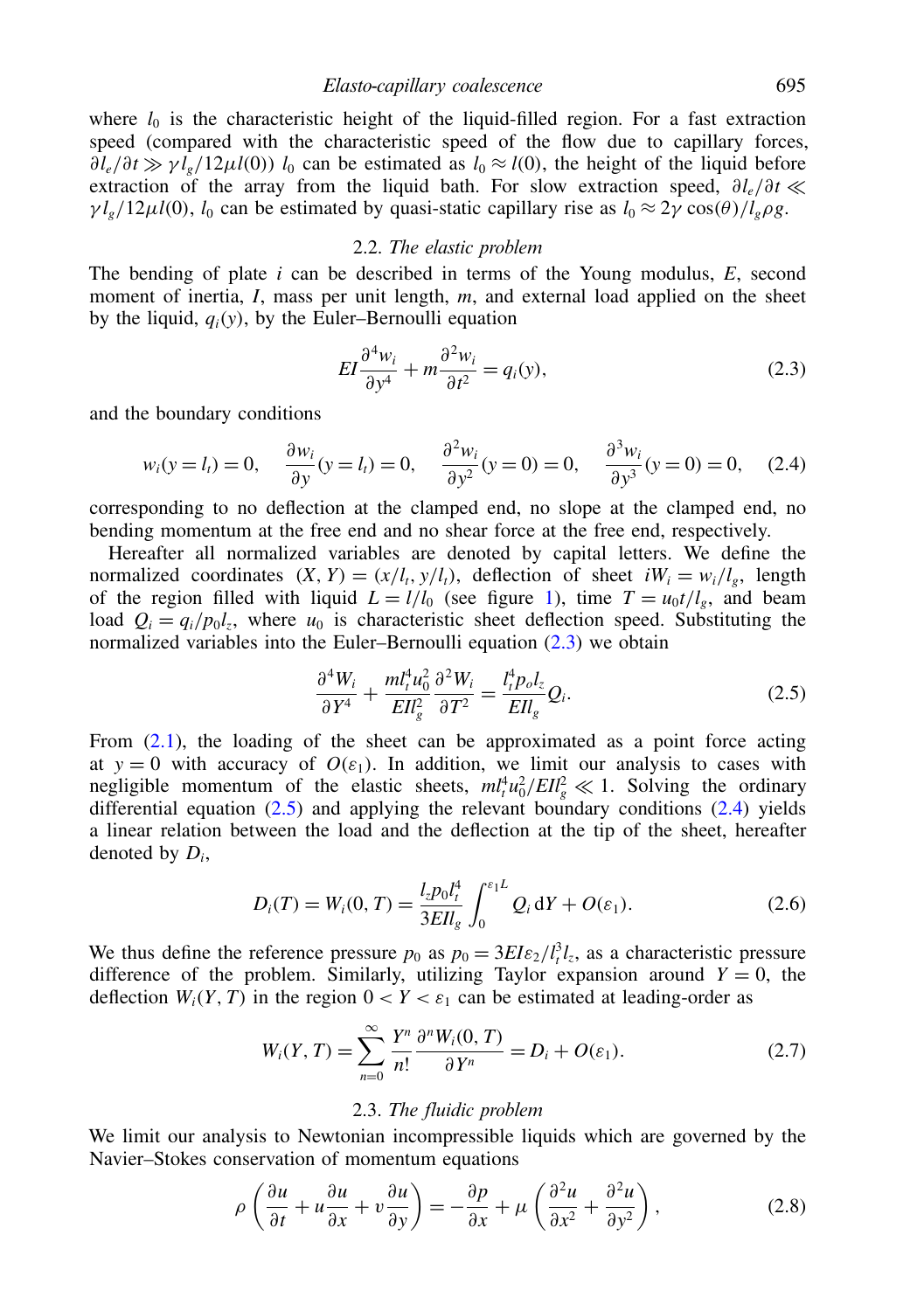696 *A. D. Gat and M. Gharib*

$$
\rho \left( \frac{\partial v}{\partial t} + u \frac{\partial v}{\partial x} + v \frac{\partial v}{\partial y} \right) = -\frac{\partial p}{\partial y} + \mu \left( \frac{\partial^2 v}{\partial x^2} + \frac{\partial^2 v}{\partial y^2} \right) - \rho g,
$$
\n(2.9)

and conservation of mass

<span id="page-4-1"></span><span id="page-4-0"></span>
$$
\frac{\partial u}{\partial x} + \frac{\partial v}{\partial y} = 0.
$$
 (2.10)

The boundary conditions at the solid–liquid interface,  $x = w_i(y, t)$ , are no-slip,  $v = 0$ , and no-penetration,  $u = \frac{\partial w_i(y, t)}{\partial t}$ . The boundary condition at the gas–liquid interface is the dynamic stress balance (Leal 2007)

$$
(\boldsymbol{\tau}^* - \boldsymbol{l}p^*) \cdot \hat{\boldsymbol{n}} - (\boldsymbol{\tau} - \boldsymbol{l}p) \cdot \hat{\boldsymbol{n}} + \gamma c \hat{\boldsymbol{n}} = 0, \qquad (2.11)
$$

where *u* is velocity,  $p^*$  is the pressure of the surrounding gas,  $\tau^*$  is the viscous stress tensor of the surrounding gas,  $\tau$  is the viscous stress tensor of the liquid,  $\hat{n}$  is a unit vector pointing out of the liquid surface and *c* is the local curvature.

Following standard lubrication theory, we denote the characteristic length scales of the liquid flow between the elastic sheets as  $l_g$  and  $l_0$ , in the *x*- and *y*-directions, respectively. Substituting the characteristic lengths into the continuity equation and performing order-of-magnitude analysis of  $(2.10)$  we obtain

$$
\frac{u_0}{v_0} \sim \frac{l_g}{l_0} = \varepsilon_2,\tag{2.12}
$$

where  $u_0$ , the characteristic sheet deflection speed, is equal to the characteristic liquid speed in the *x*-direction,  $v_0$  is the characteristic liquid speed in the *y*-direction and ∼ denotes asymptotic equivalence.

Since the length scales characterizing the liquid flow field are different from the length scales characterizing the deformation of the elastic sheets, we define new, renormalized, coordinates  $(X_l, Y_l) = (x/l_g, y/l_0)$  which are appropriate to the liquid region. We define the normalized velocity  $(U, V) = (u/u_0, \varepsilon_2 v/u_0)$ , pressure  $P = p/p_0$ (where  $p_0$  is the characteristic pressure), gravity  $G = \rho g l_g^2 / \mu v_0$  and curvature of the gas–liquid interface  $C = l_e c$ . We denote  $\varepsilon_2 Re = \varepsilon_2 \rho u_0 z_0 / \mu$  as the reduced Reynolds number. For  $\varepsilon_2 Re \ll 1$  inertia within the liquid is negligible and thus the volume of liquid within the array can be calculated from the balance between viscous and capillary forces. The dominant balance of the *y*-direction momentum conservation equation [\(2.9\)](#page-4-1) is thus between pressure gradient and viscosity and order-of-magnitude analysis yields  $v_0 = p_0 \varepsilon_2^2 l_0 / \mu = 3E I \varepsilon_2^3 \varepsilon_1 / l_t^2 l_z \mu$ .

Substituting the normalized variables into the governing equations, the momentum conservation equations, at leading-order, are reduced to

<span id="page-4-2"></span>
$$
\frac{\partial P}{\partial X_l} = O(\varepsilon_2^2, \varepsilon_2 Re) \tag{2.13}
$$

and

$$
\frac{\partial P}{\partial Y_l} = \frac{\partial^2 V}{\partial X_l^2} - G + O(\varepsilon_2^2, \varepsilon_2 Re). \tag{2.14}
$$

We require that the viscosity of the gas,  $\mu^*$ , is small in comparison with the viscosity of the liquid,  $\mu^* \ll \mu$ . Thus, the dynamics of the flow of the gaseous phase can be neglected. Normalizing the boundary conditions, the dynamic stress balance at the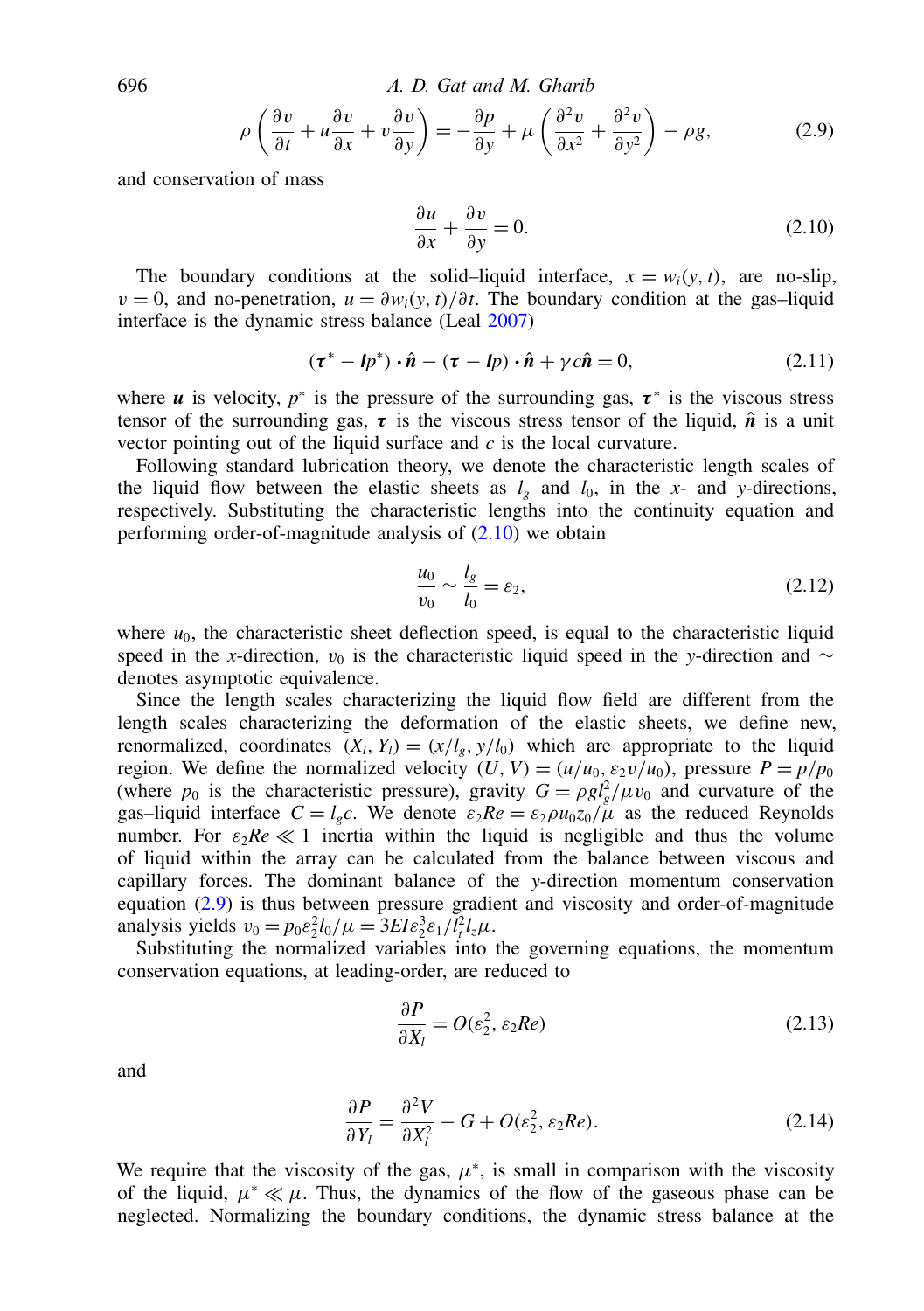gas–liquid interface, at leading-order, is thus reduced to

<span id="page-5-0"></span>
$$
P - P^* + C \frac{\varepsilon_2^2}{C_a} \sim 0,\tag{2.15}
$$

where  $C_a = \mu u_0 / \gamma$  is the capillary number and  $P^* = p^* / p_0$  is the normalized pressure of the surrounding gas. For  $\varepsilon_2 \to 0$  and small Bond number  $\rho g l_g^2 / \gamma \ll 1$ , the curvature at the liquid–gas interface is part of a circular arc and can be estimated from geometric relations as  $C \sim 2 \cos \theta/(1 - D_i + D_{i+1})$  (Gat, Navaz & Gharib 2011), where  $\theta$  is the static (advancing or receding) wetting angle at the solid–liquid boundary. Thus, the pressure at the liquid–gas interface, denoted as  $Y_l = L(X_l, T)$  where *L* is the vertical location of the solid–liquid interface (see figure 1), is given by

$$
P(Y_l = L) \sim P^* - \frac{\varepsilon_2^2}{C_a} \frac{2 \cos \theta}{1 - D_i + D_{i+1}}.
$$
\n(2.16)

For the case of  $C_a \sim \varepsilon_2^2$  or  $C_a \ll \varepsilon_2^2$ , the wetting angles will approach their static advancing or receding values (De Gennes *et al.* 2004; Sikalo, Tropea & Ganic 2005) and for the case of  $C_a \gg \varepsilon_2^2$  the influence of surface tension is negligible and thus [\(2.16\)](#page-5-0) is valid, at leading-order, for any capillary number  $C_a$ . The pressure at  $Y_l = 0$ is  $P_i(0) = P^* - G(L_i - L_e(T))$  before the extraction of the sheets from the liquid (see figure 1*a*) or  $P_i(0) = P_i(L_i) + GL_i(T)$  after the extraction of the sheets from the liquid (see figure 1*b*).

We focus on the flow in the region  $l_b/2 + D_i < X_l < 1 + l_b/2 + D_{i+1}$  (which is readily generalized to all other regions) and denote the pressure in this region by  $P_i$ . The height of the liquid in this region is denoted by  $L_i$  and can be estimated as  $L_i(X_i, T) = L_i(1/2, T) + O(\varepsilon_2)$  and thus for  $\varepsilon_2 \to 0$ ,  $L_i(X_i, T) \to L_i(T)$ . Integrating the *Y*-momentum conservation equation [\(2.14\)](#page-4-2) we obtain

$$
V \sim \left(\frac{\partial P_i}{\partial Y_l} + G\right) \left[\frac{(X_l - D_i)(X_l - 1 - D_{i+1})}{2}\right] + \frac{\partial L_e}{\partial T}
$$
(2.17)

(for the case in which the sheets are extracted from the liquid, see figure 1*b*,  $\partial L_e/\partial T = 0$ ).

#### <span id="page-5-2"></span><span id="page-5-1"></span>2.4. *Model for elasto-capillary coalescence*

Substituting [\(2.17\)](#page-5-1) into [\(2.10\)](#page-4-0) and integrating from  $X_l = D_i + l_b/2$  to  $1 + D_{i+1} + l_b/2$ , we obtain

$$
\frac{\partial D_{i+1}}{\partial T} - \frac{\partial D_i}{\partial T} - \frac{(1 + D_{i+1} - D_i)^3}{12} \frac{\partial}{\partial Y_i} \left( \frac{\partial P_i}{\partial Y_i} + G \right) \sim 0. \tag{2.18}
$$

Integrating  $(2.18)$  twice with regard to  $Y_l$  yields the pressure field

$$
P_i \sim 6\left(\frac{\partial D_{i+1}}{\partial T} - \frac{\partial D_i}{\partial T}\right) \frac{Y_i^2 - Y_i L_i}{\left(1 + D_{i+1} - D_i\right)^3} + \frac{Y_i}{L_i} P_i(L_i) + \left(1 - \frac{Y_i}{L_i}\right) P_i(0). \quad (2.19)
$$

The force applied by capillary pressure on beam *i* scales as  $O(\gamma l(0)l_z/l_g) \sim O(\gamma l_z/\epsilon_2)$ where the force applied by the liquid meniscus scales as  $O(\gamma l_z)$ . Thus, lateral meniscus forces can be neglected in the leading-order analysis. The force applied by the liquid on beam *i*, denoted by  $F_i$  (and normalized by  $p_0 l_z l_0$ ), is therefore obtained at leading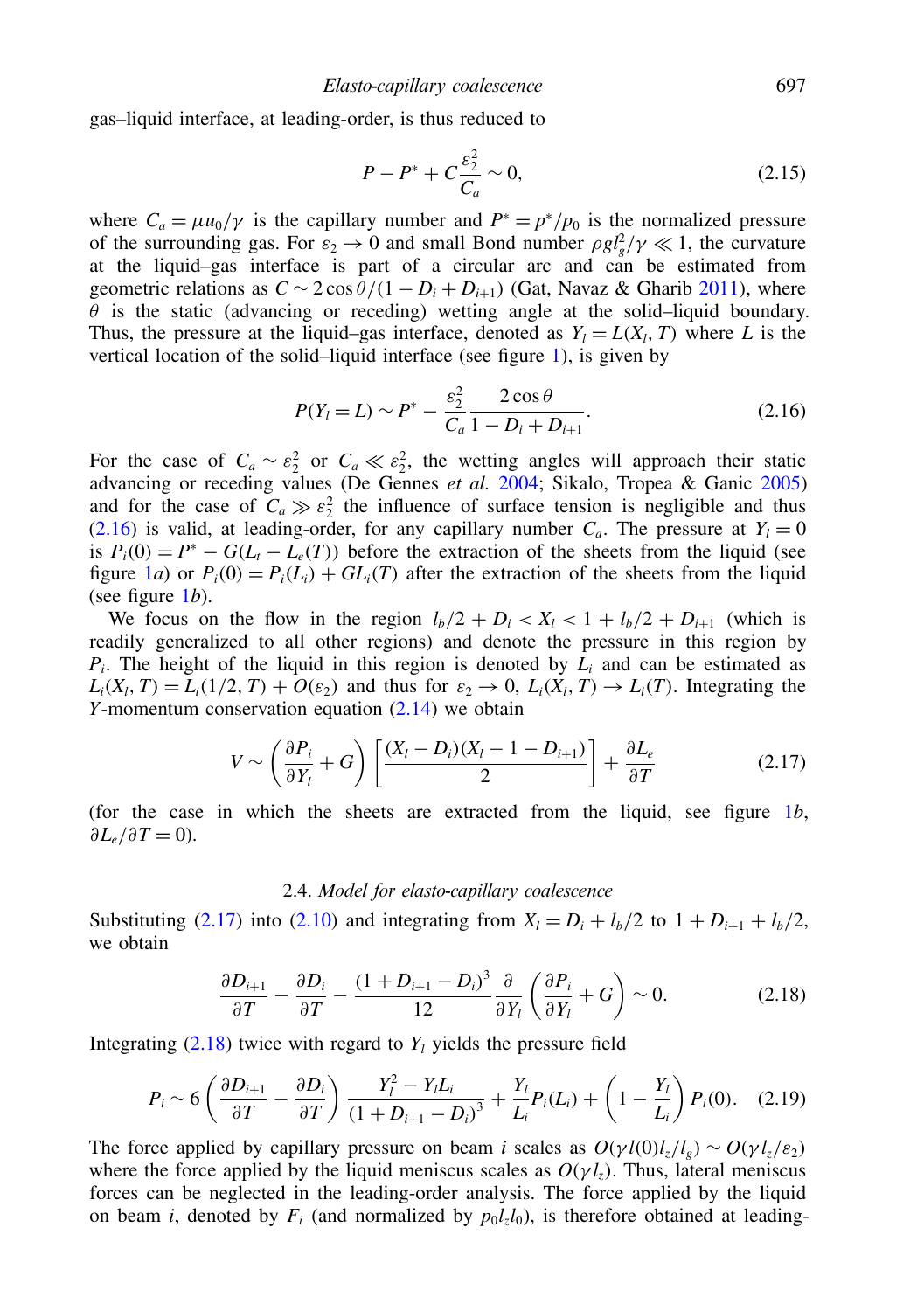order by integration of the pressure over  $l_b/2 + D_i < X_l < 1 + l_b/2 + D_{i+1}$ :

$$
\int_0^{L_i} P_i \, dY_l \sim \frac{L_i}{2} P(L_i) + \left(1 - \frac{L_i}{2}\right) P(0) - \left(\frac{\partial D_{i+1}}{\partial T} - \frac{\partial D_i}{\partial T}\right) \left(\frac{L_i}{1 + D_{i+1} - D_i}\right)^3. \tag{2.20}
$$

The load acting on beam  $i$ ,  $Q_i$ , can be calculated by combining the pressures acting on both sides of the sheet. Substituting  $Q_i$  into [\(2.6\)](#page-3-3) yields

$$
D_{i} \sim \left(\frac{L_{i}}{1+D_{i+1}-D_{i}}\right)^{3} \left(\frac{\partial D_{i+1}}{\partial T}-\frac{\partial D_{i}}{\partial T}\right) - \left(\frac{L_{i-1}}{1+D_{i}-D_{i-1}}\right)^{3} \left(\frac{\partial D_{i}}{\partial T}-\frac{\partial D_{i-1}}{\partial T}\right) + \frac{L_{i-1}}{2} \left(P_{i-1}(L_{i-1})+P_{i-1}(0)-2P^{*}\right) - \frac{L_{i}}{2} \left(P_{i}(L_{i})+P_{i}(0)-2P^{*}\right), \tag{2.21}
$$

and we thus obtain an equation relating the deflection of beam *i* to the deflection of beams  $i - 1$  and  $i + 1$ . Since this relation can be generalized to any of the beams, we thus obtain a system of equations describing the deflections of an array of beams due to forces applied by the liquid. The trivial steady homogeneous solution of the system of equations  $(2.21)$  corresponds to the initial state of the sheets before elasto-capillary coalescence occurred, and is defined by  $D_n = 0$ ,  $L_n = L(0)$  for any *n*.

# 3. Results

## <span id="page-6-1"></span>3.1. *Stability analysis*

<span id="page-6-0"></span>As the sheets are extracted from the liquid the effective length of the sheets increases and thus the elastic resistance to deformation decreases. The least resistance to elastic deformation occurs after the total extraction of the sheets from the liquid. Therefore, elasto-capillary coalescence will be limited by the stability of the configuration after extraction from the liquid (which is the final state, see figure 1*b*). We thus focus our analysis on the stability of the configuration after extraction from the liquid.

Flow during the extraction process can affect  $l(0)$  (via  $(2.17)$ ), the length of the wet region before the coalescence, which will influence the capillary force and thus the elasto-capillary coalescence. For cases in which the extraction speed is fast compared with the characteristic speed of the flow due to capillary forces,  $\partial l_e/\partial t \gg \gamma l_e/12\mu l(0)$ , *l*(0) can be estimated as the height of the liquid before extraction of the array from the liquid surface (see figure 1*a*). Similarly, for cases in which the extraction speed is slow compared with the characteristic speed of the flow due to capillary forces,  $\partial l_e/\partial t \ll \gamma l_e/12\mu l(0)$ , *l*(0) is determined by quasi-static capillary rise as  $l(0) = 2\gamma \cos(\theta) / l_e \rho g$ . For slow extraction speeds elasto-capillary coalescence can occur during the extraction process. Since the capillary rise is inversely related to the gap between the sheets, the value of the capillary rise after  $n$  elasto-capillary coalescence will be  $l(0) \times 2^{-n}$ , similarly to the case of elasto-capillary collapse after extraction, see figure 2 below. Thus, the value of *l*(0) computed by capillary rise before the coalescence can be used to calculate the elasto-capillary instability after extraction, even if coalescence occurred during the extraction from the liquid, since the upper limit on  $N_s$  will be determined by the stability after extraction of a configuration with a constant liquid volume.

We investigate the stability of the initial trivial homogeneous solution in order to model the process of elasto-capillary coalescence. We introduce small perturbations  $D_i = D_{i,0} + \varepsilon D_{i,1}$  around the initial solution, where  $D_{i,0}$  is the steady solution,  $D_{i,1}$  is the perturbation and  $\varepsilon \to 0$ . Substituting the perturbations into conservation of mass equation [\(2.10\)](#page-4-0), the length of the liquid-filled region between sheet *i* and sheet  $i + 1$ ,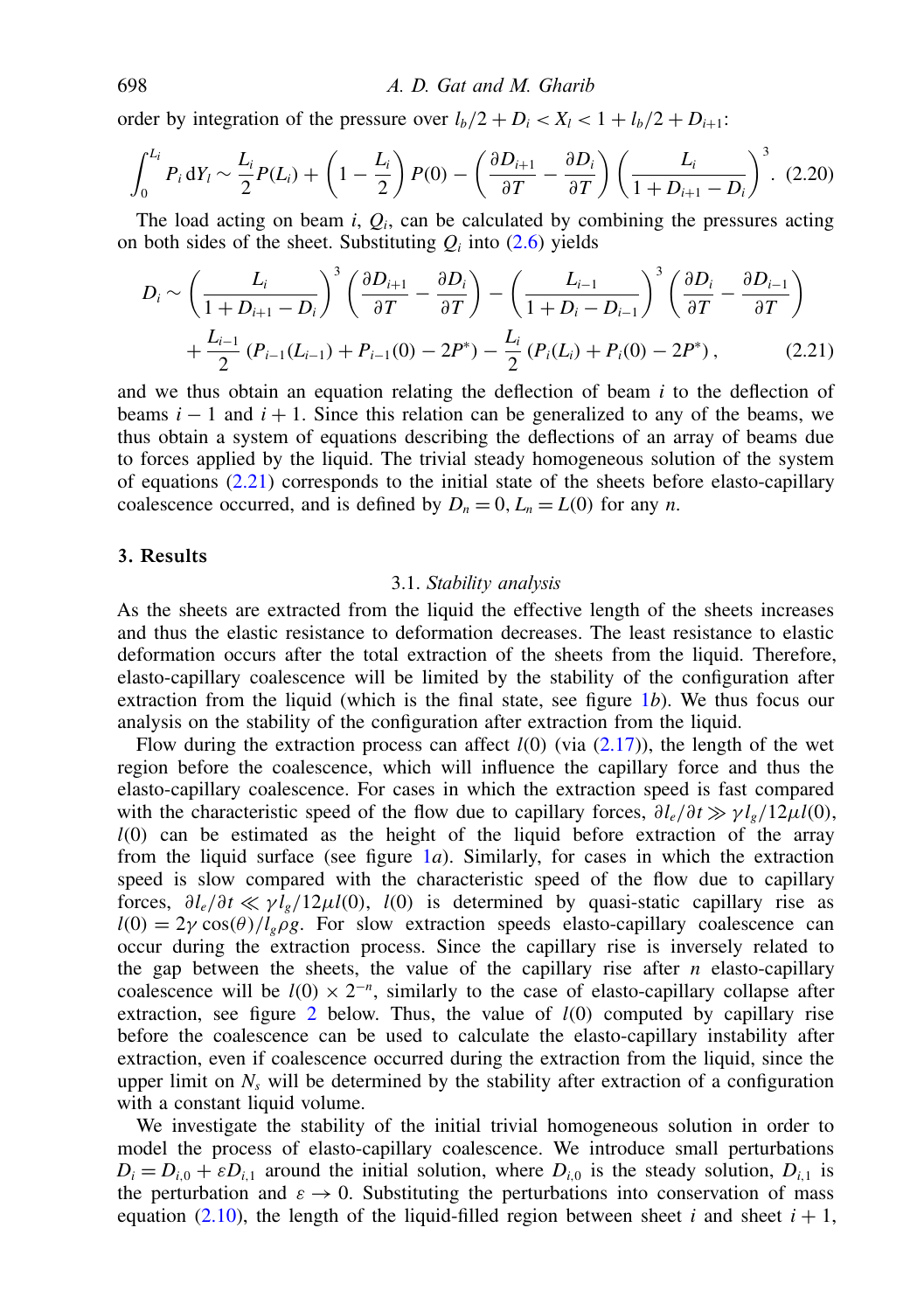

FIGURE 2. (Colour online) The effects of elasto-capillary collapse of the minimal mode on the capillary forces (via  $l$  and  $l_g$ , the length of the wetted region and gap between the sheets, respectively) and elastic forces (via  $l<sub>b</sub>$ , the width of the bundle) of the configuration. (*a*) Illustration of the initial state; (*b*) the system after the fastest growing collapse mode of the initial state shown in  $a$ ); and  $(c)$  the system after the fastest growing collapse mode of the configuration illustrated in (*b*).

denoted by  $L_i(T)$  (and normalized by  $l_0$ ), can be described at first-order as

<span id="page-7-1"></span><span id="page-7-0"></span>
$$
L_i(T) \sim L(0)(1 - \varepsilon(D_{i+1} - D_i)),
$$
\n(3.1)

where  $L(0)$  is the length of the liquid-filled region before the coalescence. Substituting the boundary condition  $P_i(0) = P_i(L_i) + GL_i(T), (3.1)$  $P_i(0) = P_i(L_i) + GL_i(T), (3.1)$ , and the above perturbations into [\(2.21\)](#page-6-1) yields the governing leading-order equation for the perturbations,

$$
D_{i,1} \sim \left( L^3(0) \frac{\partial}{\partial T} + \frac{GL^2(0)}{2} - L(0) \frac{\varepsilon_2^2}{C_a} 4 \cos \theta \right) (D_{i+1,1} - 2D_{i,1} + D_{i-1,1}). \tag{3.2}
$$

We thus obtain a system of *n*-equations describing the deflections of the elastic sheets. Reverting from the  $(X_l, Y_l)$  coordinates system to the  $(X, Y)$  coordinates, utilizing the relation  $l_e/l_t = \varepsilon_1 \varepsilon_2 \ll 1$ , and finite-differences analysis, we can approximate the term  $D_{i+1,1} - 2D_{i,1} + D_{i-1,1}$  as a second derivative of *D* with regard to *X*, yielding the continuous equation

$$
D(X) \sim \left( L^3(0) \frac{\partial}{\partial T} + \frac{GL^2(0)}{2} - L(0) \frac{\varepsilon_2^2}{C_a} 4 \cos \theta \right) \left( \frac{l_g + l_b}{l_t} \right)^2 \frac{\partial^2 D}{\partial X^2}.
$$
 (3.3)

Utilizing modal stability analysis, we introduce the perturbations  $D \sim \varepsilon C \exp(\alpha T +$ i $2\pi X/\lambda$ ), where  $\alpha$  is the growth rate and  $\lambda$  is the wavelength of the perturbation (scaled by  $l_t$ ). The growth rate  $\alpha$  can thus be obtained from [\(3.3\)](#page-7-1) and is a function of the wavelength  $\lambda$ , defined as

<span id="page-7-2"></span>
$$
\alpha(\lambda) \sim \frac{1}{L^2(0)} \frac{\varepsilon_2^2}{C_a} 4 \cos \theta - \frac{G}{2L(0)} - \frac{\lambda^2}{4\pi^2 L^3(0)} \left(\frac{l_t}{l_s + l_b}\right)^2.
$$
 (3.4)

Equation [\(3.4\)](#page-7-2) indicates that the smallest wavelength grows the fastest, and thus the minimal collapse mode (which is the collapse of two sheets, corresponding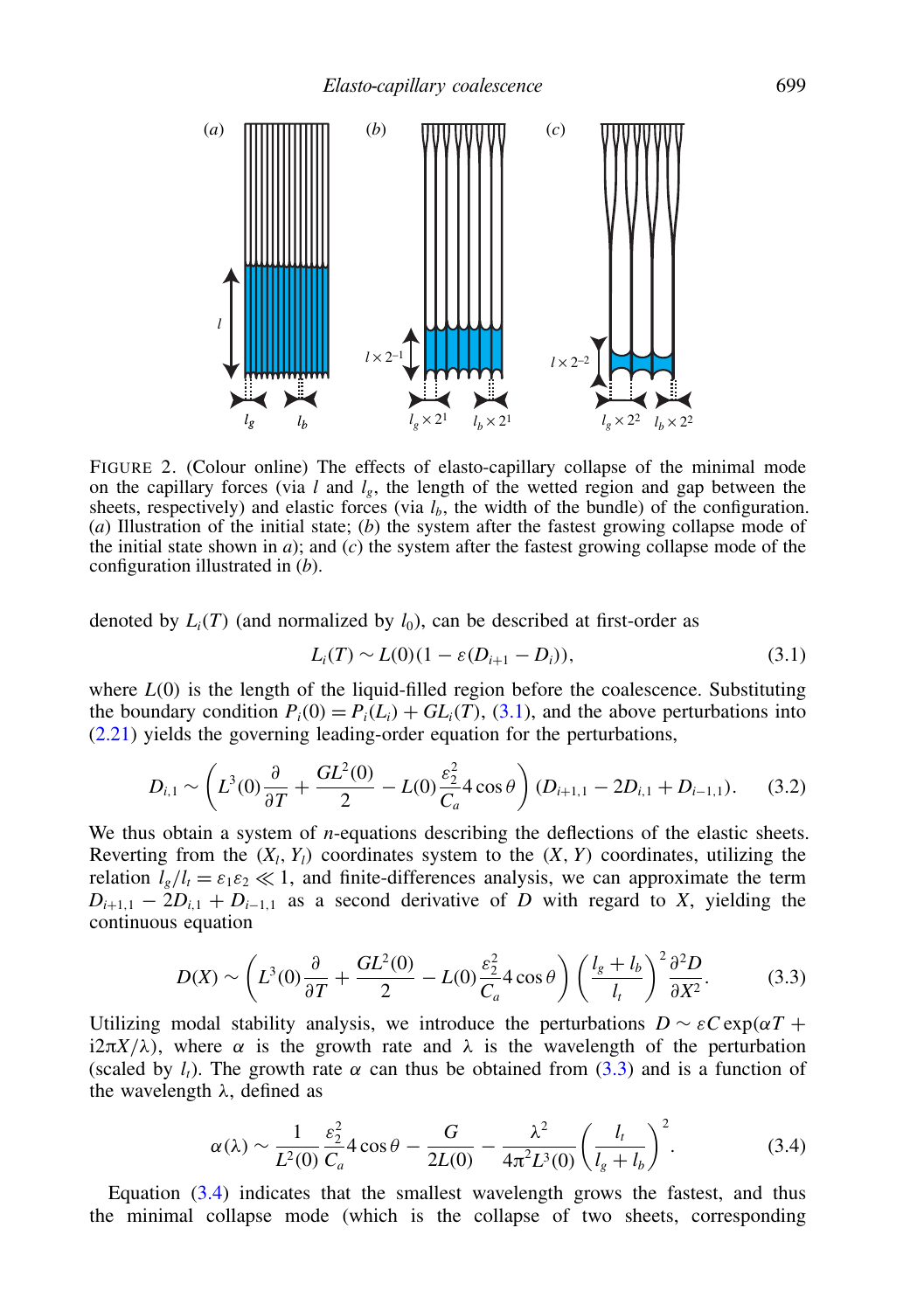## 700 *A. D. Gat and M. Gharib*

to  $\lambda = (l_g + l_b)/l_t$ ) is the fastest growing instability. After the collapse of the minimal mode occurs, the geometry of the array will be modified (see figure 2). Similarly to the estimates made by Bico *et al.* (2004), Boudaoud *et al.* (2007) and Chiodi *et al.* (2010), we estimate the modified parameters  $I_n \sim I \times 2^n$ ,  $l_{g,n} \sim l_g \times 2^{2n}$ ,  $l_{b,n} \sim l_b \times 2^n$ and  $l_{0,n} \sim l_0 \times 2^{-n}$ , where  $I_n$ ,  $l_{g,n}$ ,  $l_{b,n}$  and  $l_{0,n}$  are the second moment of inertia, gap, and width of the coalesced regions and length of the liquid-filled region, respectively, after *n* coalescences. Some of the dimensionless parameters based on these values are thus modified as well. We denote  $C_{a,n} \sim Ca \times 2^{8n}$ ,  $\varepsilon_{2,n} \sim \varepsilon_2 \times 2^{2n}$ ,  $G_n \sim G \times 2^{-4n}$ , as the capillary number, shallowness parameter of the liquid, and normalized gravity after  $n$  coalescences, respectively. Substituting these into  $(3.4)$  yields the equation governing the growth rate of perturbations with wavelength  $\lambda$  after *n* collapses, denoted as  $\alpha_n$ ,

$$
\alpha_n(\lambda) \sim 2^{-4n} \frac{1}{L^2(0)} \frac{\varepsilon_2^2}{C_a} 4 \cos \theta - 2^{-4n} \frac{G}{2L(0)} - 2^{-2n} \frac{\lambda^2}{4\pi^2 L^3(0)} \left(\frac{l_t}{l_s + l_b}\right)^2.
$$
 (3.5)

The minimal collapse mode after *n* occurrences of the coalescence instability is  $\lambda \sim 2^n(l_g + l_b)/l_t$ . Therefore, for elasto-capillary coalescence to occur after *n* previous collapses (which will create the  $n + 1$  collapsed state) it is required that

<span id="page-8-2"></span><span id="page-8-1"></span>
$$
\alpha_n \left( \lambda \sim 2^n \frac{l_g + l_b}{l_t} \right) > 0. \tag{3.6}
$$

By extracting the maximal value of  $n$  to which  $(3.6)$  applies, we obtain  $N_s$ , the number of sheets per coalesced region as

$$
N_s = 2^{\text{floor}[1 + \ln(2\pi\sqrt{4L(0)\cos(\theta)\epsilon_2^2/C_a - L(0)^2 G/2})/\ln 4]}
$$
  
= 2^{\text{floor}[1 + \ln(2\pi\sqrt{(4\gamma\cos(\theta)/l\_g - \rho g l(0)/2)l(0)l\_zl\_i^3/3EI\_g})/\ln 4]}, (3.7)

where *floor* is rounding into the integer closer to zero. Hence, *N<sup>s</sup>* is limited to the subset  $2^N$  where N is the set of natural numbers and we thus obtain previously unreported relations between  $N_s$  and gravity,  $G$ , as well as the initial length of the wetted region *L*(0) (which is affected by the extraction process and the liquid viscosity).

## 3.2. *Experimental illustration of the theoretical results*

<span id="page-8-0"></span>We preformed experiments to illustrate the theoretical results obtained from our analysis [\(3.7\)](#page-8-2). Specifically we illustrate the multistep coalescence process, influence of gravity, and influence of the extraction process on the elasto-capillary instability. Our experimental setup consists of 100 plastic sheets which are extracted from a liquid bath by a linear stage actuator (Thorlabs<sup>TM</sup> LNR50SEK1) at a constant speed. We focus on cases in which the extraction speed is at least an order-of-magnitude faster or slower than the characteristic liquid speed, which enables estimating the value of  $l(0)$ (see § [3.1\)](#page-6-0). After computing  $l(0)$  the theoretical value of  $N_s$  can be calculated via [\(3.7\)](#page-8-2) and compared with the experimental value. The geometric and physical parameters of the plastic sheets (defined in figure 1) are thickness of  $l_b = 1.1 \times 10^{-4}$  m, width in the *z*-direction  $l_z = 7.62 \times 10^{-2}$  m, gap between the sheets of  $l_g = 10^{-3}$  m, second moment of inertia of  $I = 8.45 \times 10^{-15}$  m<sup>4</sup>, and Young's modulus of  $E = 7.93 \times 10^{9}$  Pa. The length of the sheets  $l_t$  can be modified. The liquids used are deionized water (viscosity  $\mu = 10^{-3}$  Pa s, density  $\rho = 10^3$  kg m<sup>-3</sup>, surface tension  $\gamma = 0.072$  N m<sup>-1</sup>, and wetting angle  $\theta \approx 70^{\circ}$ ) and glycerol (viscosity  $\mu = 1.41$  Pa s, density  $\rho = 1261$  kg m<sup>-3</sup>, surface tension  $\gamma = 0.064$  N m<sup>-1</sup> and wetting angle  $\theta \approx 70^{\circ}$ ). *N<sub>s</sub>* is the mean number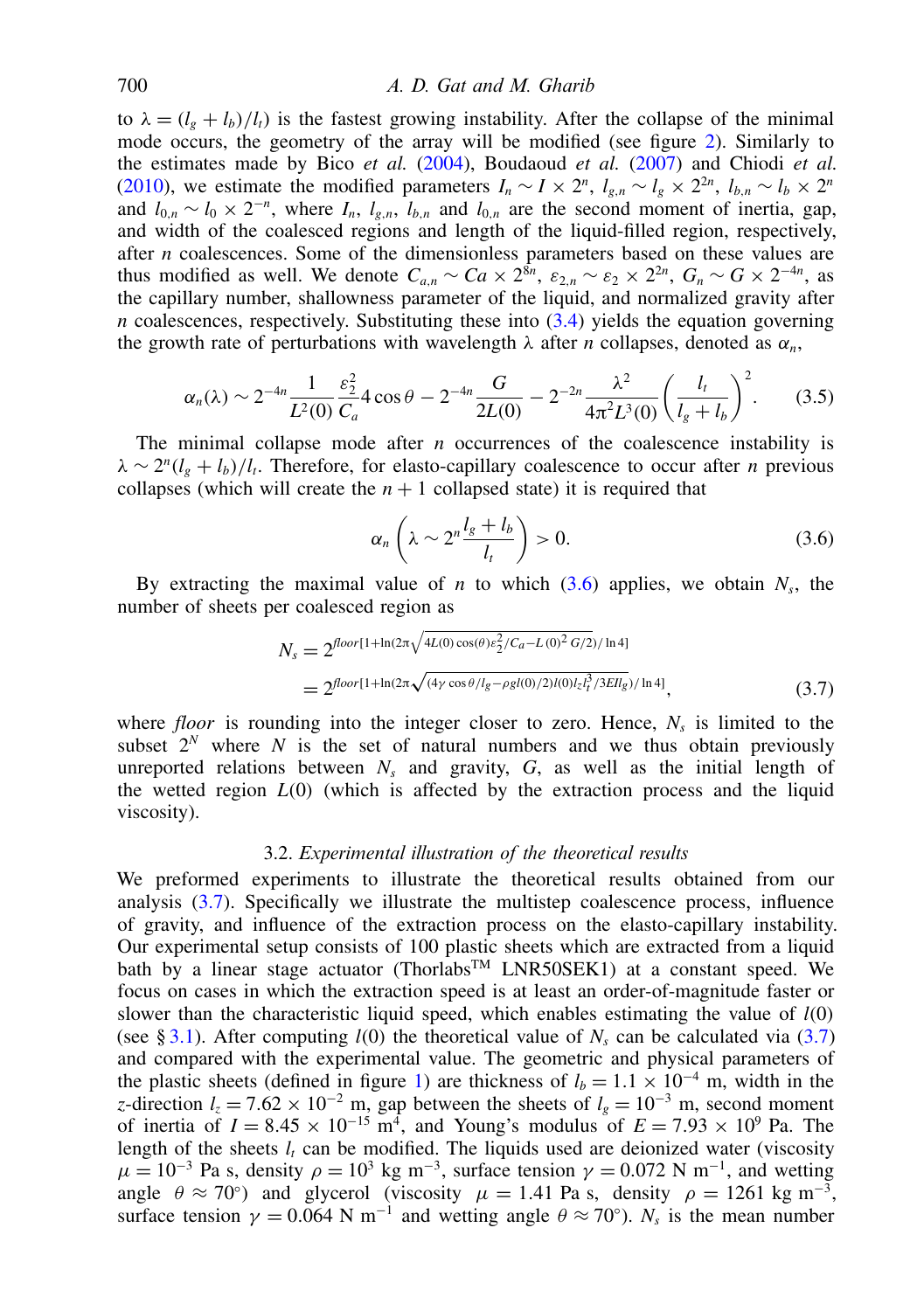

FIGURE 3. Length of the sheets  $l_t$  versus the number of collapsed sheets per coalesced region  $N_s$ . The solid line is the theoretical solution  $(3.7)$ , the square symbols represent the experimental data and error bars mark one standard deviation. The geometric and physical parameters are  $l_b = 1.1 \times 10^{-4}$  m,  $l_z = 7.62 \times 10^{-2}$  m,  $l_g = 10^{-3}$  m,  $I = 8.45 \times 10^{-15}$  m<sup>4</sup>, and  $E = 7.93 \times 10^9$  Pa. The liquid used is deionized water.

of sheets per coalesced region and is measured by dividing the total number of sheets *N* by the number of bundles created by elasto-capillary coalescence.

Figure 3 compares  $l_t$ , the length of the elastic sheets, versus  $N_s$ , the mean number of sheets per coalesced region. The solid line is the theoretical solution from  $(3.7)$ , the square symbols mark the experimental data and the error bars mark one standard deviation. The liquid used is deionized water. The extraction speed  $\partial l_e/\partial t \approx 10^{-3}$  m s<sup>-1</sup> is small in comparison with the characteristic speed of the flow due to capillary forces, readily estimated as  $\gamma l_g/12\mu l(0) (=1.5 \text{ m s}^{-1})$ , so that *l*(0) is determined by quasi-static capillary rise as  $l(0) = 2\gamma \cos(\theta) / l_g \rho g$  (≈5 × 10<sup>-3</sup> m) for all examined cases. With the exception of the transition regions (the locations where  $N_s$  increases from  $2^n$  to  $2^{n+1}$ ), the mean number of sheets per coalesced region  $N_s$ is within in the subset  $2^N$ , where *N* of the set of natural numbers, as expected from our analysis. Furthermore, the experimental location of the transition regions agrees well with the theoretical calculations. These results are similar to the data obtained by Pokroy *et al.* (2009) (see figure 3*b* in Pokroy *et al.* 2009).

Figure 4 illustrates the effect of gravity on elasto-capillary coalescence by presenting two identical configurations with gravity acting in opposing directions. The length of the sheets is  $l_t = 1.26 \times 10^{-2}$  m and the liquid used is glycerol. The extraction speed  $\partial l_e / \partial t \approx 5 \times 10^{-3}$  m s<sup>-1</sup> is large in comparison with the characteristic speed of the flow due to capillary forces, readily estimated as  $\gamma l_g/12\mu l(0) (=10^{-3} \text{ m s}^{-1}).$ Therefore the influence of flow during the extraction process on the value of *l*(0) can be neglected and *l*(0) is determined from its value before the extraction, defined as  $l(0) = 2\gamma \cos(\theta) / l_g \rho g + l_t - l_e(0) \approx 2.6 \times 10^{-3}$  m (see figure 1). Equation [\(3.7\)](#page-8-2) predicts that gravity (acting in the direction defined in figure 1) inhibits the elastocapillary instability and can thus affect the value of  $N_s$ . It is not possible to perform the experiment upside down; however, for the case of small values of  $l_t$ corresponding to  $N_s = 2^0$ , no coalescence occurs (see figure 4*a*). This enables us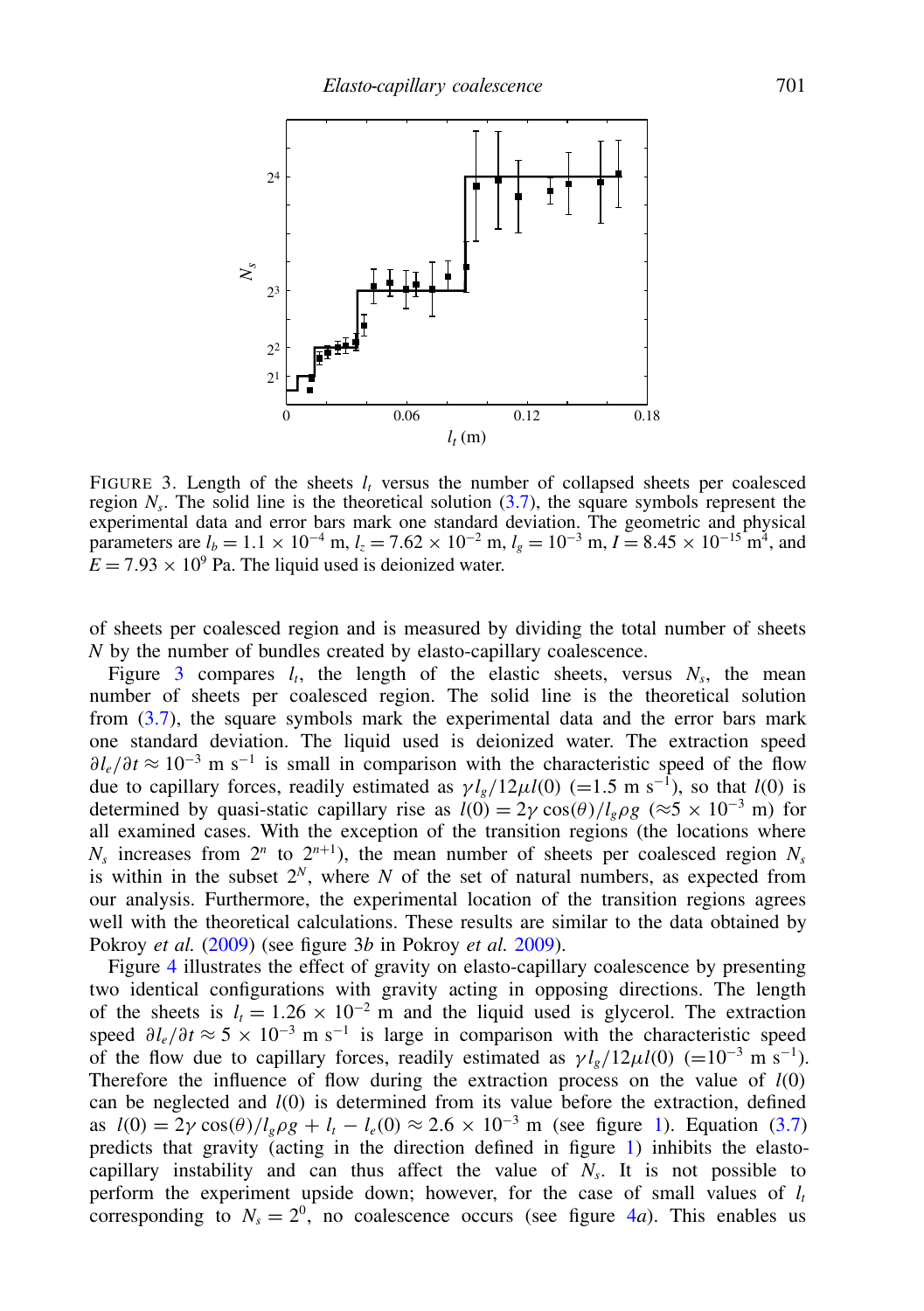

FIGURE 4. The influence of gravity direction on  $N_s$ , the mean number of sheets per coalesced region: (*a*) gravity pointing toward the unclamped end of the sheets; (*b*) gravity pointing toward the clamped end of the sheets. The liquid used is glycerol. The geometric and physical parameters are  $l_b = 1.1 \times 10^{-4}$  m,  $l_z = 7.62 \times 10^{-2}$  m,  $l_g = 10^{-3}$  m,  $I = 8.45 \times 10^{-15}$  m<sup>4</sup>,  $E = 7.93 \times 10^9$  Pa and  $l_t = 1.26 \times 10^{-2}$  m.

to rotate the configuration and compare two identical cases with gravity acting in opposing directions. In figure  $4(a)$  we observe  $N_s = 2^0$  for the case of gravity pointing toward the unclamped end of the sheets, and for gravity pointing in the opposing direction (figure 4*b*)  $N_s$  has a mean value of 1.98 and standard deviation of 0.56, corresponding to  $N_s = 2^1$ . From [\(3.7\)](#page-8-2) we expect that, for the given parameters, gravity would change  $N_s$  from  $2^0$  to  $2^1$  within the range of  $l_t = 6.3 \times 10^{-3}$  to  $7.2 \times 10^{-3}$  m. Experimentally this region is found to be around  $l_t \approx 1 \times 10^{-2}$  m, significantly different from the theoretically estimated values. This error is due to the  $O(\varepsilon_1)$  accuracy of our calculations and the relatively large value of  $\varepsilon_1 \approx 0.25$  for the small value of  $l_t$ examined.

Figure 5 illustrates the effect of extraction speed by presenting the coalescence of two identical configurations which have been extracted from the liquid at different constant speeds. The liquid used is glycerol, the length of the sheets is  $l_t$  = 3.46 × 10<sup>-2</sup> m and gap between the liquid and the clamped end of the sheets is  $l_e(0) = 1.96 \times 10^{-2}$  m (see figure 1). The characteristic speed of the flow due to capillary forces is  $\gamma l_g/12\mu l(0) \approx 10^{-3}$  m s<sup>-1</sup>. Figure 5(*a*) presents the coalescence for an extraction speed of  $10^{-5}$  m s<sup>-1</sup>, small in comparison with the characteristic speed due to capillary and viscous forces. In this case  $l(0)$  is determined by quasistatic capillary rise and can be estimated as the initial length of the liquid-filled region  $l(0) = 2\gamma \cos(\theta) / l_g \rho g \approx 5 \times 10^{-3}$  m. Figure 5(*b*) presents the coalescence for an extraction speed of  $5 \times 10^{-3}$  m s<sup>-1</sup>, large in comparison with the characteristic speed due to capillary forces. In this case the flow during the extraction can be neglected and *l*(0) can be estimated as  $l(0) = 2\gamma \cos(\theta) / l_e \rho g + l_t - l_e(0) \approx 1.5 \times 10^{-2}$  m (see figure 1). Changing the value of  $l(0)$  affects the value of  $N_s$  obtained from [\(3.7\)](#page-8-2), which is  $N_s = 2^2$  and  $2^3$  for  $l(0) = 5 \times 10^{-3}$  and  $1.5 \times 10^{-2}$  m, respectively. From figure 5(*a*) we observe that for an extraction speed of  $10^{-5}$  m s<sup>-1</sup> $N_s$  has the mean value of 4.8 and standard deviation of 1.05, corresponding to  $N_s = 2^2$  and for extraction speed of  $5 \times 10^{-3}$  m s<sup>-1</sup> the mean value of  $N_s$  is 7.4 and standard deviation of 1.85, corresponding to  $N_s = 2^3$ . Hence, the experimental data are in agreement with the theoretical solution [\(3.7\)](#page-8-2).

## <span id="page-10-0"></span>4. Concluding remarks

In the existing literature elasto-capillary coalescence is studied via minimal energy analysis of the capillary and elastic energies of the post-coalescence state, yielding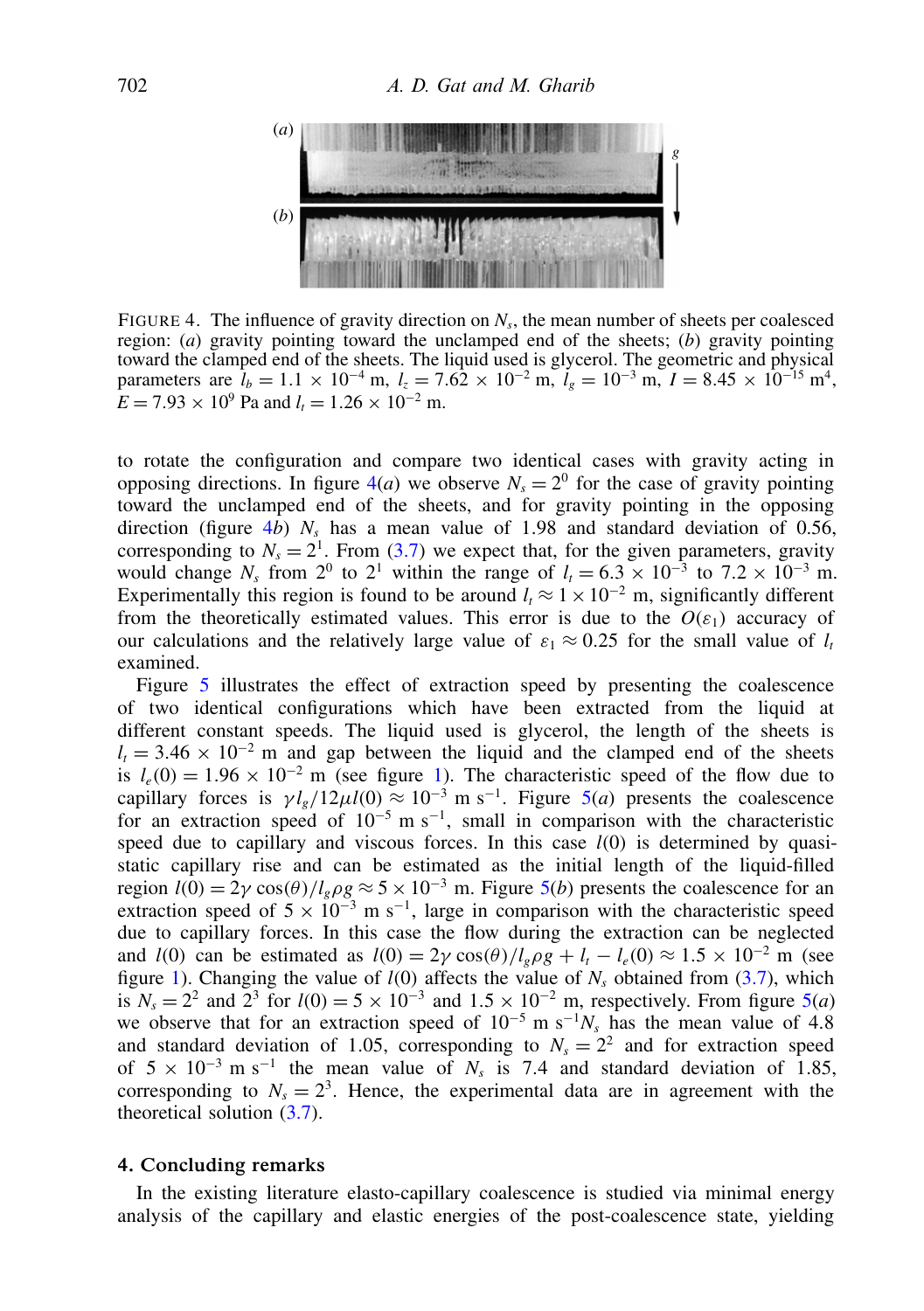

FIGURE 5. The influence of extraction speed ∂*le*/∂*t* on *N<sup>s</sup>* , the number of sheets per coalesced region: (*a*)  $10^{-5}$  m s<sup>-1</sup>; (*b*)  $5 \times 10^{-3}$  m s<sup>-1</sup>. The liquid is glycerol. The geometric and physical parameters are  $l_b = 1.1 \times 10^{-4}$  m,  $l_z = 7.62 \times 10^{-2}$  m,  $l_g = 10^{-3}$  m,  $I =$  $8.45 \times 10^{-15}$  m<sup>4</sup>,  $E = 7.93 \times 10^{9}$  Pa and  $l_t = 3.46 \times 10^{-2}$  m.

the maximal stable post-coalescence bundle size. An assumption then is made that coalescence will continue as long as it will not create a bundle size larger than the maximal stable post-coalescence bundle size.

We studied the stability of the system before the coalescence occurred and obtained previously unreported relations between the extraction process, viscous forces, body forces and the coalescence instability, thus undermining the assumption that coalescence will occur as long as it will not create a bundle larger than the maximal stable post-coalesced size. The fastest growing instability was found to correspond with the minimal possible wavelength which is two sheets before any coalescence occurred, or  $2^{n+1}$  sheets after *n* coalescences. This, in turn, was found to determine the multistep hierarchical structure of elasto-capillary coalescence and to limit the mean number of sheets per coalesced region,  $N_s$ , to the subset  $2^N$  where  $N$  is the set of natural numbers.

We performed experiments to illustrate our theoretical results. The limitation of  $N_s$  to the subset  $2^N$  as well as the relation between  $N_s$  and  $l_t$  were experimentally examined in figure 3, the influence of gravity was examined in figure 4, and the influence of the extraction speed (and thus *l*(0)) was examined in figure 5. The limitation of  $N_s$  to the subset  $2^N$  is also supported by the experimental data of Pokroy *et al.* (2009) (see figure 3 in Pokroy *et al.* 2009) and Chandra & Yang (2010) (see figure 10 in Chandra & Yang 2010) examining elasto-capillary coalescence of pillars. The work of Pokroy *et al.* (2009) clearly presents the transitions for  $N_s = 2^n$  to  $2^{n+1}$ . In the work of Chandra  $\&$  Yang (2010) all of the measured values of  $N_s$  fit into the subset  $2^N$  (within accuracy of one standard deviation). However, the transitions from  $N_s = 2^n$  to  $2^{n+1}$  are not evident due to the small sample size of three in figure 10*c* and 4 in figure 10*d* (both in Chandra & Yang 2010).

## Acknowledgements

The authors wish to acknowledge the work of Aria Vahdani on the experimental setup and also wish to acknowledge the support of Charyk Laboratory.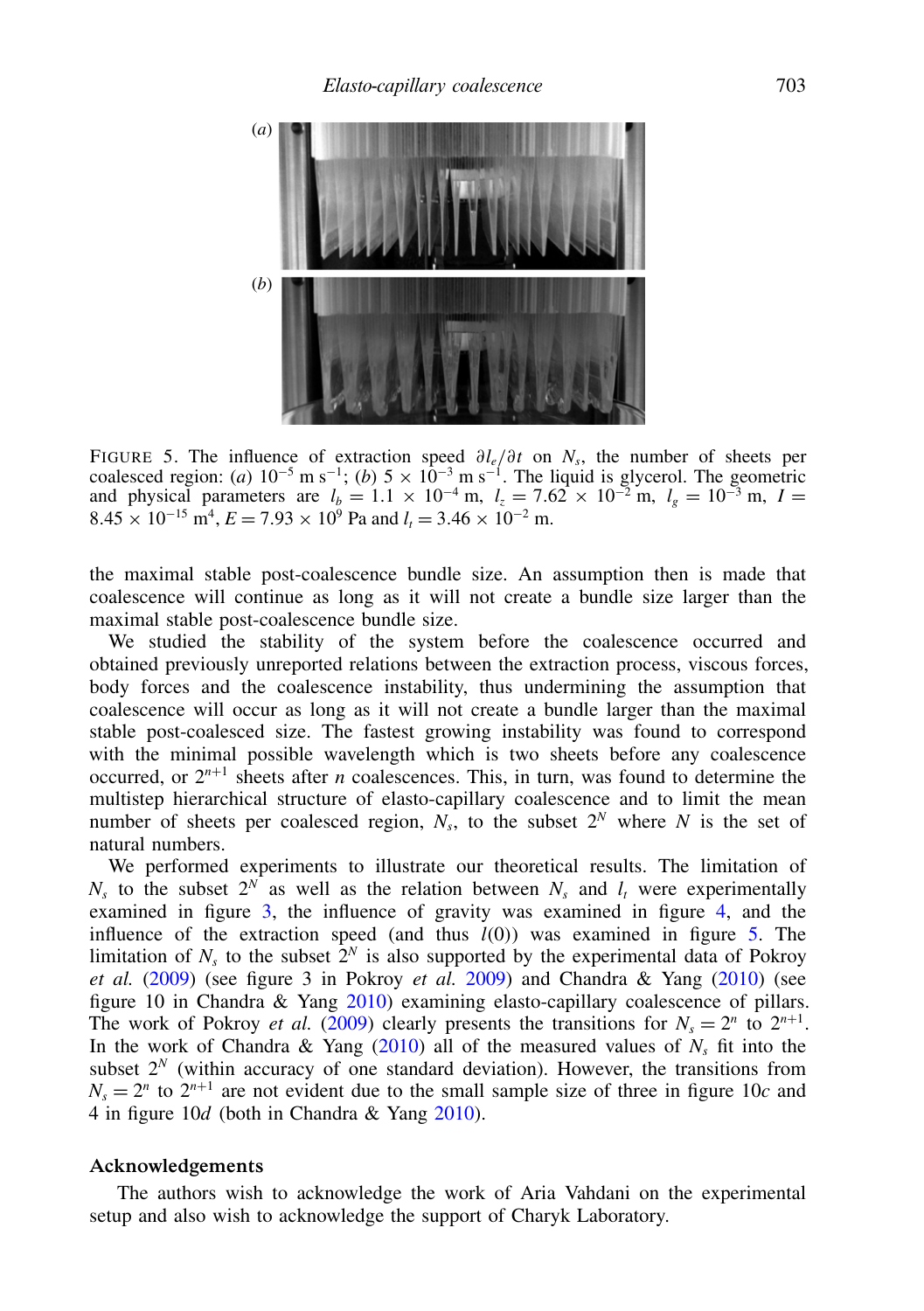#### R E F E R E N C E S

- ANTKOWIAK, A., AUDOLY, B., JOSSERAND, C., NEUKIRCH, S. & RIVETTI, M. 2011 Instant fabrication and selection of folded structures using drop impact. *Proc. Natl Acad. Sci.* 108, 10400–10404.
- ARISTOFF, J. M., DUPRAT, C. & STONE, H. A. 2011 Elastocapillary imbibition. *Intl J. Non-Linear Mech.* 46, 648–656.
- BICO, J., ROMAN, B., MOULIN, L. & BOUDAOUD, A. 2004 Elastocapillary coalescence in wet hair. *Nature* 432, 690.
- BOUDAOUD, A., BICO, J. & ROMAN, B. 2007 Elastocapillary coalescence: aggregation and fragmentation with a maximal size. *Phys. Rev.* E 76, 060102.
- CHANDRA, D. & YANG, S. 2010 Stability of high-aspect-ratio micropillar arrays against adhesive and capillary forces. *Acc. Chem. Res.* 43, 1080–1091.
- CHANDRA, D., YANG, S., SOSHINSKY, A. A. & GAMBOGI, R. J. 2009 Biomimetic ultrathin whitening by capillary-force-induced random clustering of hydrogel micropillar arrays. *ACS Appl. Mater. Interfaces* 1, 1698–1704.
- CHIODI, F., ROMAN, B. & BICO, J. 2010 Piercing an interface with a brush: Collaborative stiffening. *Europhys. Lett.* 90, 044006.
- DE GENNES, P. G., BROCHARD-WYART, F., QUÉRÉ, D., REISINGER, A. & WIDOM, B. 2004 *Capillarity and Wetting Phenomena: Drops, Bubbles, Pearls, Waves*. Springer.
- DE VOLDER, M., TAWFICK, S. H., PARK, S. J., COPIC, D., ZHAO, Z., LU, W. & HART, A. J. 2010 Diverse 3D microarchitectures made by capillary forming of carbon nanotubes. *Adv. Mater.* 22, 4384–4389.
- DE VOLDER, M. F. L., PARK, S. J., TAWFICK, S. H., VIDAUD, D. O. & HART, A. J. 2011 Fabrication and electrical integration of robust carbon nanotube micropillars by self-directed elastocapillary densification. *J. Micromech. Microengng* 21, 045033.
- DUAN, H. & BERGGREN, K. K. 2010 Directed self-assembly at the 10 nm scale by using capillary force-induced nanocohesion. *Nano Lett.* 10, 3710–3716.
- DUPRAT, C., ARISTOFF, J. M. & STONE, H. A. 2011 Dynamics of elastocapillary rise. *J. Fluid Mech.* 679, 641–654.
- DUPRAT, C., PROTIRE, S., BEEBE, A. Y. & STONE, H. A. 2012 Wetting of flexible fibre arrays. *Nature* 482, 510–513.
- ELWENSPOEK, M., ABELMANN, L., BERENSCHOT, E., VAN HONSCHOTEN, J., JANSEN, H. & TAS, N. 2010 Self-assembly of (sub-)micron particles into supermaterials. *J. Micromech. Microengng* 20, 064001.
- GAT, A., NAVAZ, H. & GHARIB, M. 2011 Dynamics of freely moving plates connected by a shallow liquid bridge. *Phys. Fluids* 23 (9), 097101+.
- HUANG, X., ZHOU, J., SANSOM, E., GHARIB, M. & HAUR, S. C. 2007 Inherent opening controlled pattern formation in carbon nanotube arrays. *Nanotechnology* 18, 305301.
- JOURNET, C., MOULINET, S., YBERT, C., PURCELL, S. T. & BOCQUET, L. 2005 Contact angle measurements on superhydrophobic carbon nanotube forests: effect of fluid pressure. *Europhys. Lett.* 71 (1), 104–109.
- KANG, S. H., WU, N., GRINTHAL, A. & AIZENBERG, J. 2011 Meniscus lithography: evapouration-induced self-organization of pillar arrays into moir patterns. *Phys. Rev. Lett.* 107, 177802.
- KIM, H.-Y. & MAHADEVAN, L. 2006 Capillary rise between elastic sheets. *J. Fluid Mech.* 548, 141–150.
- LEAL, G. 2007 *Advanced Transport Phenomena: Fluid Mechanics and Convective Transport Processes*. Cambridge Series in Chemical Engineering. Cambridge University Press.
- LIU, J.-L., FENG, X.-Q., XIA, R. & ZHAO, H.-P. 2007 Hierarchical capillary adhesion of microcantilevers or hairs. *J. Phys. D: Appl. Phys.* 40, 5564–5570.
- PINEIRUA, M., BICO, J. & ROMAN, B. 2010 Capillary origami controlled by an electric field. *Soft Matt.* 6, 4491–4496.
- POKROY, B, KANG, S. H., MAHADEVAN, L. & AIZENBERG, J. 2009 Self-organization of a mesoscale bristle into ordered, hierarchical helical assemblies. *Science* 323, 237–240.